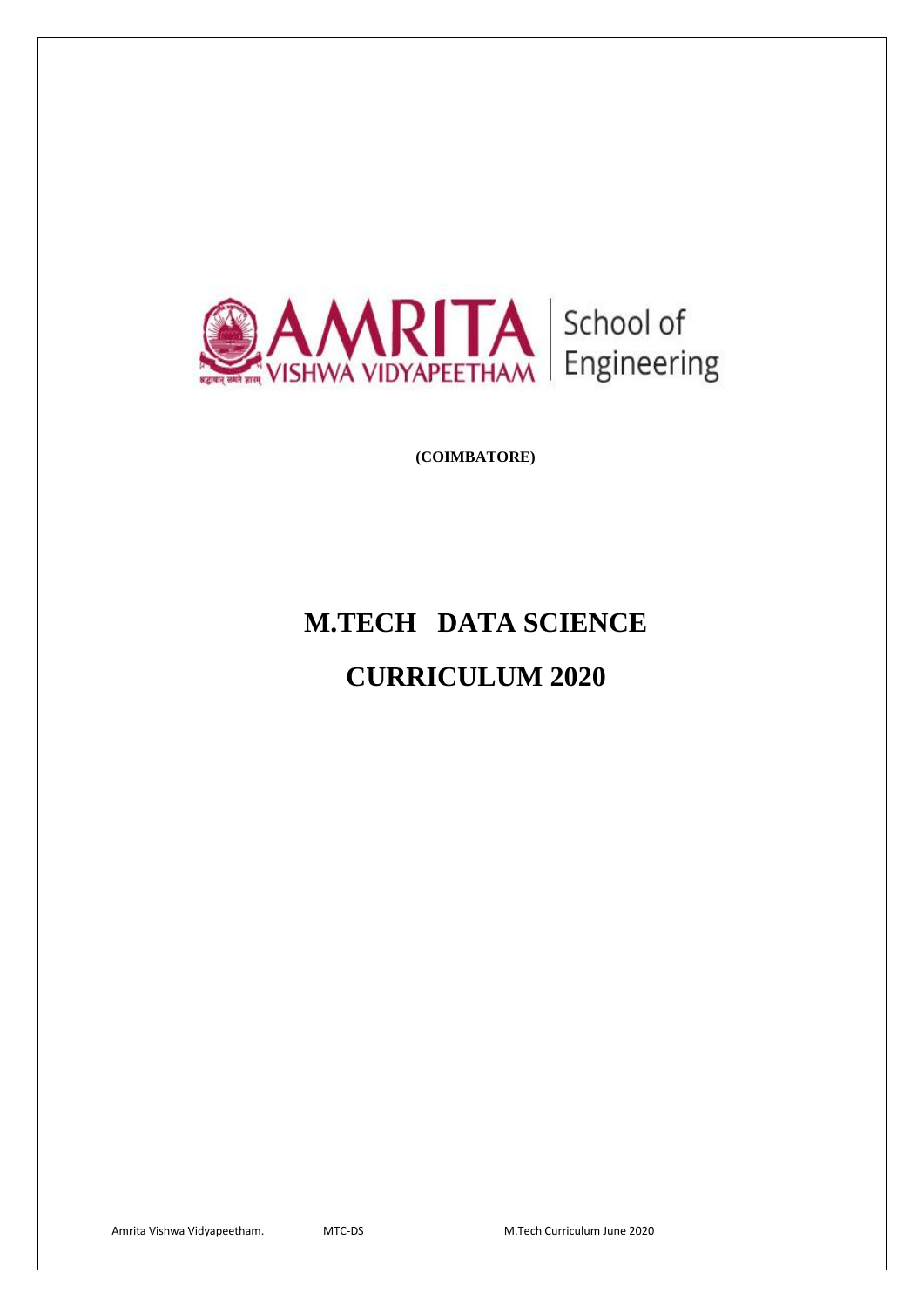#### **GENERAL INFORMATION**

**Course Outcome (CO)** – Statements that describe what students are expected to know, and are able to do at the end of each course. These relate to the skills, knowledge and behaviour that students acquire in their progress through the course.

**Program Outcomes (POs)** – Program Outcomes are statements that describe what students are expected to now and be able to do upon graduating from the Program. These relate to the skills, knowledge, attitude and behaviour that students acquire through the program. NBA has defined the Program Outcomes for each discipline.

#### **PROGRAM OUTCOMES FOR ENGINEERING**

- **Engineering knowledge:** Apply the knowledge of mathematics, science, engineering fundamentals, and an engineering specialization to the solution of complex engineering problems.
- **Problem analysis:** Identify, formulate, review research literature, and analyze complex engineering problems reaching substantiated conclusions using first principles of mathematics, natural sciences, and engineering sciences.
- **Design/development of solutions:** Design solutions for complex engineering problems and design system components or processes that meet the specified needs with appropriate consideration for the public health and safety, and the cultural, societal, and environmental considerations.
- **Conduct investigations of complex problems:** Use research-based knowledge and research methods including design of experiments, analysis and interpretation of data, and synthesis of the information to provide valid conclusions.
- **Modern tool usage:** Create, select, and apply appropriate techniques, resources, and modern engineering and IT tools including prediction and modelling to complex engineering activities with an understanding of the limitations.
- **The engineer and society:** Apply reasoning informed by the contextual knowledge to assess societal, health, safety, legal and cultural issues and the consequent responsibilities relevant to the professional engineering practice.
- **Environment and sustainability:** Understand the impact of the professional engineering solutions in societal and environmental contexts, and demonstrate the knowledge of, and need for sustainable development.
- **Ethics:** Apply ethical principles and commit to professional ethics and responsibilities and norms of the engineering practice.
- **Individual and team work:** Function effectively as an individual, and as a member or leader in diverse teams, and in multidisciplinary settings.
- **Communication:** Communicate effectively on complex engineering activities with the engineering community and with society at large, such as, being able to comprehend and write effective reports and design documentation, make effective presentations, and give and receive clear instructions.
- **Project management and finance:** Demonstrate knowledge and understanding of the engineering and management principles and apply these to one's own work, as a member and leader in a team, to manage projects and in multidisciplinary environments.
- Life-long learning: Recognize the need for, and have the preparation and ability to engage in independent and life-long learning in the broadest context of technological change.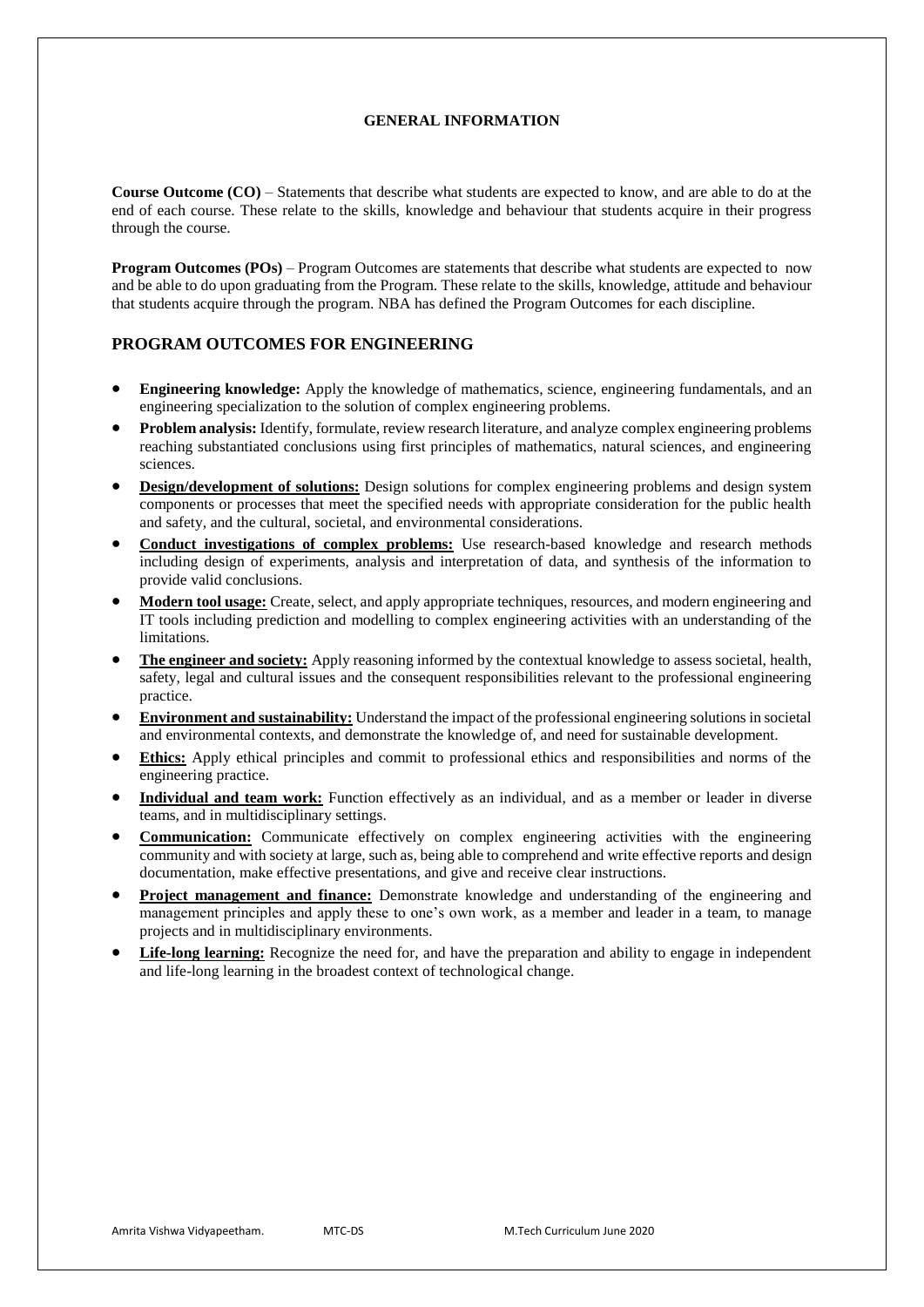#### **SEMESTER I**

| Cat.      | Code           | <b>Title</b>                                                              | <b>LTP</b> | <b>Credit</b>    |
|-----------|----------------|---------------------------------------------------------------------------|------------|------------------|
| FC.       | 20MA604        | <b>Computational Linear Algebra and Optimization</b><br>for Data Sciences | 301        | $\boldsymbol{4}$ |
| <b>SC</b> | 20DS611        | Introduction to Machine Learning                                          | 201        | 3                |
| <b>FC</b> | 20DS601        | <b>Algorithms and Structures for Data Science</b>                         | 201        | 3                |
| <b>SC</b> | <b>20DS612</b> | <b>Real Time Operating System for Embedded</b><br>Computing               | 201        | 3                |
| <b>SC</b> | 20DS613        | <b>Embedded Computing for Data Science</b>                                | 201        | 3                |
| <b>SC</b> | 20RM600        | <b>Research Methodology</b>                                               | <b>200</b> | $\mathbf{2}$     |
| HU        | <b>18HU601</b> | <b>Amrita Value Programs</b>                                              |            | P/F              |
| HU        | <b>18HU602</b> | <b>Career Competency - I</b>                                              |            | P/F              |
|           |                | <b>TOTAL</b>                                                              |            | 18               |

# **SEMESTER II**

| Cat.      | Code           | <b>Title</b>                                                                | <b>LTP</b> | <b>Credit</b> |
|-----------|----------------|-----------------------------------------------------------------------------|------------|---------------|
| <b>SC</b> | 20DS614        | Machine Learning for Signal Processing and<br><b>Pattern Classification</b> | 201        | $\mathbf{3}$  |
| FC        | <b>20DS602</b> | <b>Probabilistic Graphical Models</b>                                       | 201        | 3             |
| <b>SC</b> | 20DS615        | <b>Scientific Computing</b>                                                 | 201        | 3             |
| <b>SC</b> | <b>20DS616</b> | <b>Computer Networks and IOT</b>                                            | 201        | 3             |
| E         |                | <b>Elective-I</b>                                                           | 201        | 3             |
| E         |                | Elective-II                                                                 | 201        | 3             |
| HU        | <b>18HU603</b> | <b>Career Competency - II</b>                                               | 001        | 1             |
|           |                | <b>TOTAL</b>                                                                |            | 19            |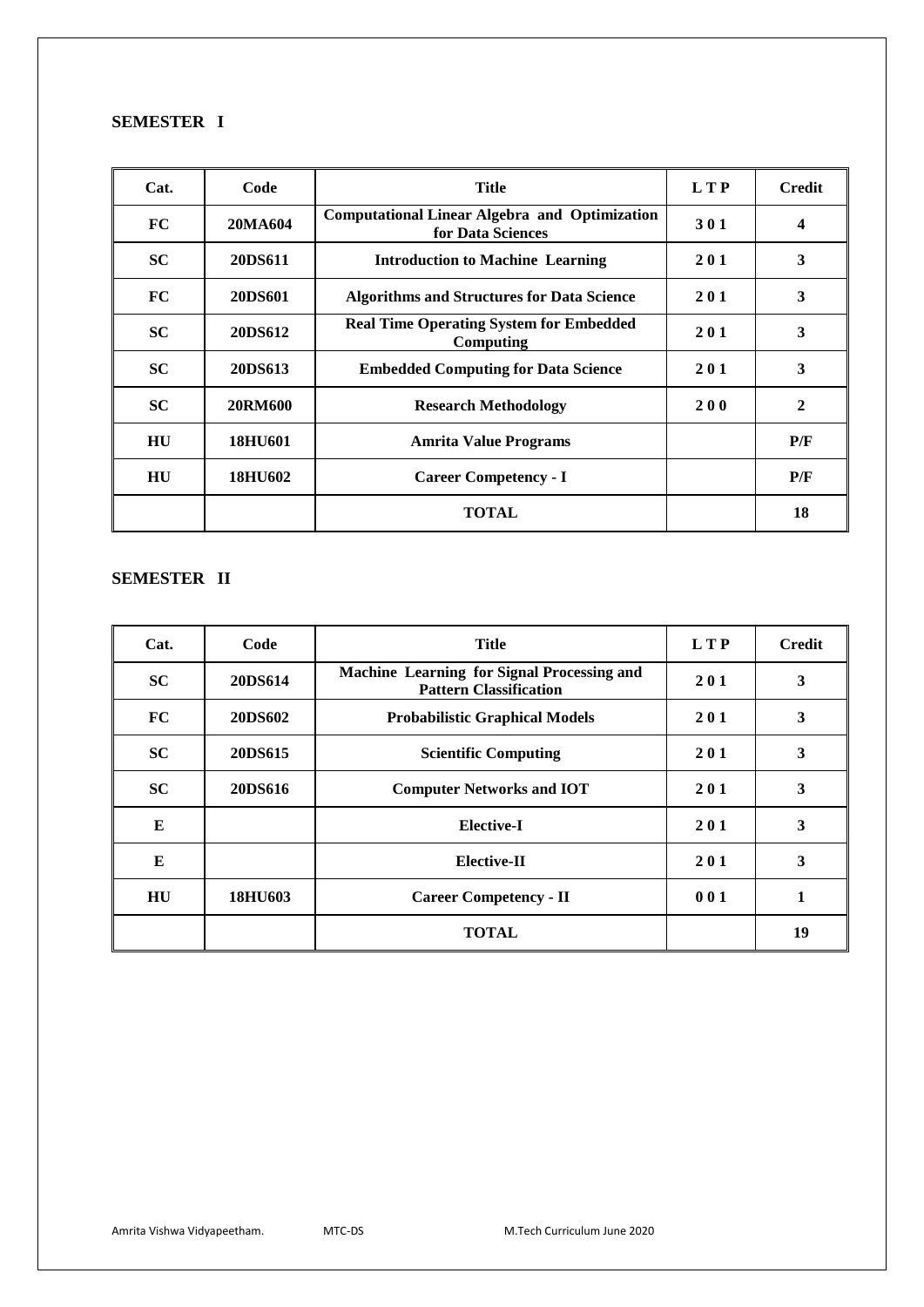## **SEMESTER III**

| Cat.      | Code           | <b>Title</b>                               | <b>LTP</b> | <b>Credit</b> |
|-----------|----------------|--------------------------------------------|------------|---------------|
| <b>SC</b> | 20DS617        | <b>Big Data Framework for Data Science</b> | 201        | 3             |
| E         |                | <b>Elective-III</b>                        | 201        | 3             |
| E         |                | <b>Elective-IV</b>                         | 201        | 3             |
| P         | <b>20DS798</b> | <b>Dissertation</b>                        | 008        | 8             |
|           |                | <b>TOTAL</b>                               |            | 17            |

# **SEMESTER IV**

| Cat. | Code    | <b>Title</b>        | L T P | <b>Credit</b> |
|------|---------|---------------------|-------|---------------|
| D    | 20DS799 | <b>Dissertation</b> | 0012  | 12            |
|      |         | <b>TOTAL</b>        |       | 12            |

|  | .<br><b>Total</b><br>'modita |  | - 00 |
|--|------------------------------|--|------|
|--|------------------------------|--|------|

## **List of Courses**

#### **Foundation Core**

| Course<br>Code | Course                                                                 | <b>LTP</b> | <b>Credits</b> |
|----------------|------------------------------------------------------------------------|------------|----------------|
| 20MA604        | <b>Computational Linear Algebra and Optimization for Data Sciences</b> | 3 0 1      | 4              |
| 20DS601        | <b>Algorithms and Structures for Data Science</b>                      | 201        | 3              |
| <b>20DS602</b> | <b>Probabilistic Graphical Models</b>                                  | 201        | 3              |

|     | <b>Professional Electives</b> |                                            |            |                |  |  |
|-----|-------------------------------|--------------------------------------------|------------|----------------|--|--|
| Cat | Code                          | <b>Title</b>                               | <b>LTP</b> | <b>Credits</b> |  |  |
| E   | 20DS701                       | <b>Digital Control Systems</b>             | 201        | 3              |  |  |
| E   | 20DS702                       | <b>Multivariable Control Systems</b>       | 201        | 3              |  |  |
| E   | 20DS703                       | Deep Learning in Genomic and Biomedicine   | 201        | 3              |  |  |
| E   | 20DS704                       | Deep Learning for Biomedical Data Analysis | 201        | 3              |  |  |
| E   | 20DS705                       | <b>Speech Processing</b>                   | 201        | 3              |  |  |
| E   | <b>20DS706</b>                | <b>Deep Learning for NLP</b>               | 201        | 3              |  |  |
| E   | 20DS707                       | <b>Social Media Analytics</b>              | 201        | 3              |  |  |

Amrita Vishwa Vidyapeetham. MTC-DS METER M.Tech Curriculum June 2020